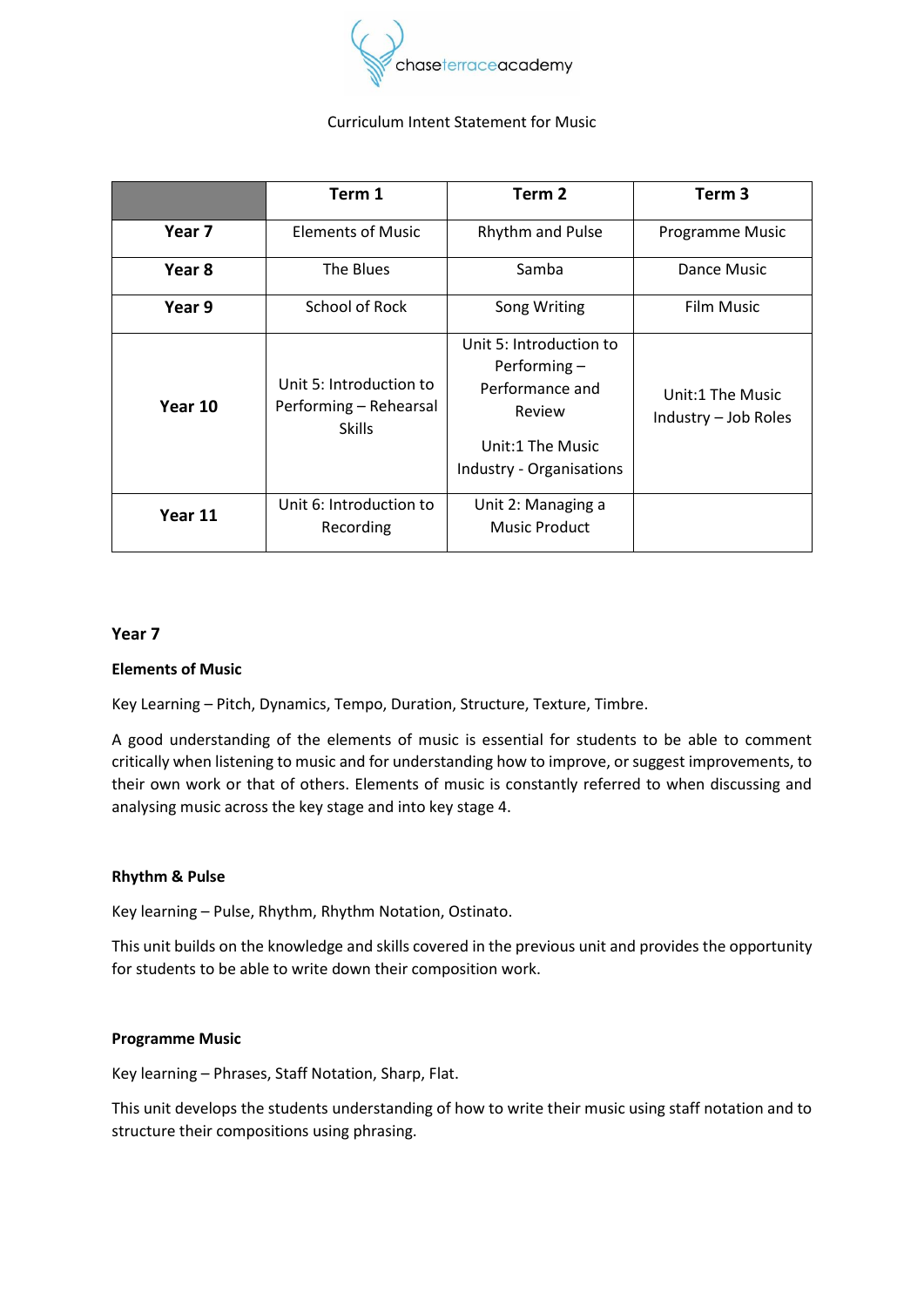

# **Year 8**

### **Blues**

Key Learning – (Staff & Rhythm Notation revisited) Chords, 12 Bar Structure, Walking Bass, Improvising, Lyric Writing.

This unit builds introduces chords and how they can be used to create the structure of a song and that music does not need to be written down for performing.

## **Samba**

Key learning – (Pulse, Rhythm, Ostinato revisited) Polyrhythms, Syncopation, Fills.

This unit provides opportunity for students to understand how music can be structured in different ways and can be used for a variety of occasions.

## **Dance Music**

Key learning – (Staff & Rhythm Notation revisited) Waltz, Pavane, EDM, 3/4 Time Signature, Octaves, Melody Writing, Drone, Modal Scales, Music Technology to Create a composition (Garage Band).

This unit develops the students understanding of how music for dancing can be created for a number of different intentions.

### **Year 9**

### **Rock School**

Key Learning – (Staff & Rhythm Notation revisited) Tab, strum patterns.

This unit allows students to explore how a real life band may approach learning a piece of music in a more informal way.

### **Song Writing**

Key learning – Riff, 4 Chord Song Structure, Bridge.

This unit provides the opportunity for students to combine all that they have learned in previous units with the new knowledge learned to create a complete pop song.

## **Film Music**

Key learning – (Aspects of music technology revisited), Leitmotif, Dissonance, Synchronisation (Mickey Mousing), Underscoring

This unit shows how music can be used in the wider world, not just the performing sector and revisits how music technology can be used to create music.